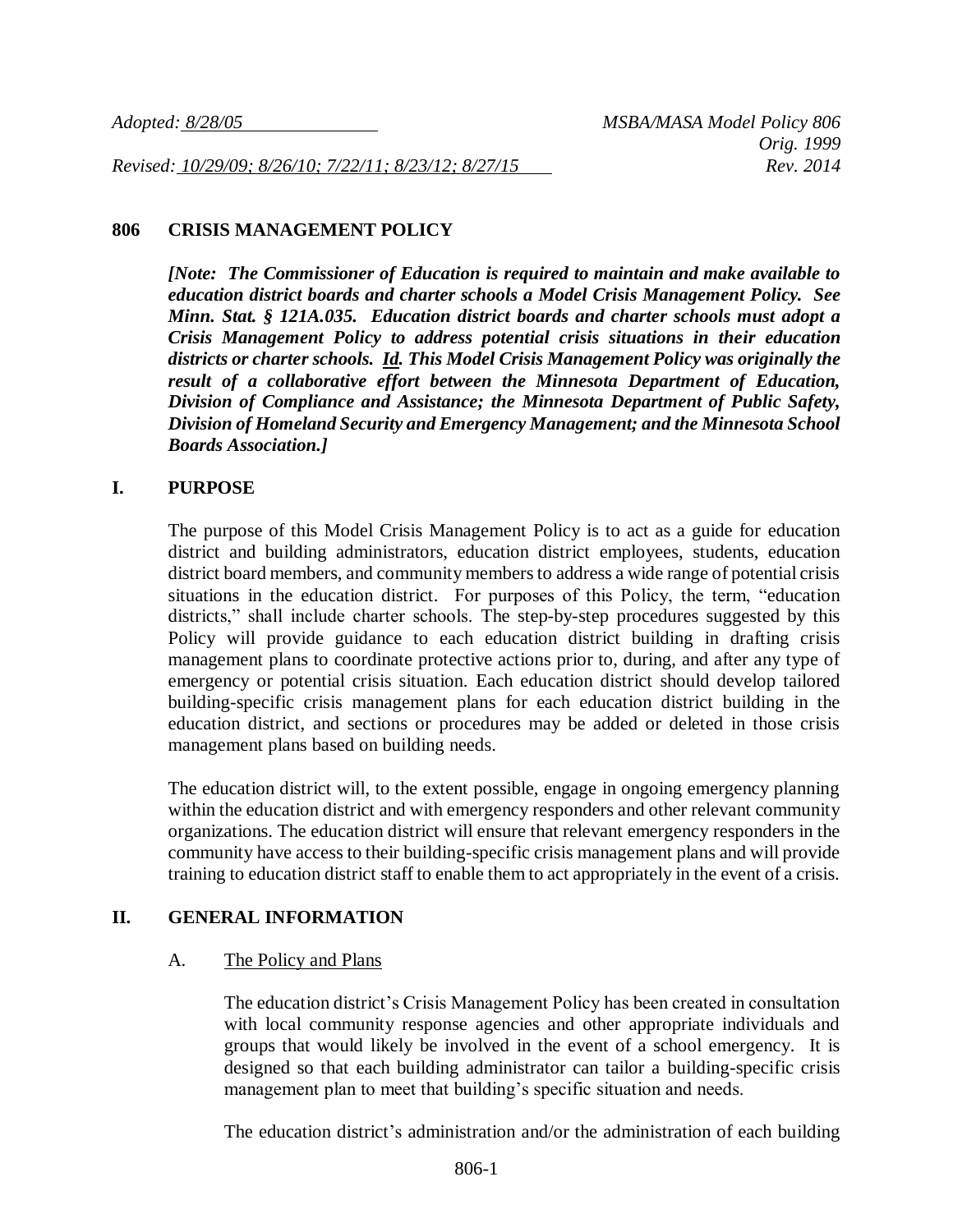shall present tailored building-specific crisis management plans to the education district board for review and approval. The building-specific crisis management plans will include general crisis procedures and crisis-specific procedures. Upon approval by the education district board, such crisis management plans shall be an addendum to this Crisis Management Policy. This Policy and the plans will be maintained and updated on an annual basis.

- B. Elements of the District Crisis Management Policy
	- 1. General Crisis Procedures. The Crisis Management Policy includes general crisis procedures for securing buildings, classroom evacuation, building evacuation, campus evacuation, and sheltering. The Policy designates the individual(s) who will determine when these actions will be taken. These district-wide procedures may be modified by building administrators when creating their building-specific crisis management plans. A communication system will be in place to enable the designated individual to be contacted at all times in the event of a potential crisis, setting forth the method to contact the designated individual, the provision of at least two designees when the contact person is unavailable, and the method to convey contact information to the appropriate staff persons. The alternative designees may include members of the emergency first responder response team. A secondary method of communication should be included in the plan for use when the primary method of communication is inoperable. Each building in the education district will have access to a copy of the Comprehensive School Safety Guide (2011 Edition) to assist in the development of building-specific crisis management plans.

All general crisis procedures will address specific procedures for the safe evacuation of children and employees with special needs such as physical, sensory, motor, developmental, and mental health challenges.

*[Note: More specific information on planning for children with special needs can be found in the Comprehensive School Safety Guide (2011 Edition) and United States Department of Education's document entitled, "Practical Information on Crisis Planning, a Guide for Schools and Communities." A website link is provided in the resource section of this Policy.]*

a. Lock-Down Procedures. Lock-down procedures will be used in situations where harm may result to persons inside the education district building, such as a shooting, hostage incident, intruder, trespass, disturbance, or when determined to be necessary by the building administrator or his or her designee. The building administrator or designee will announce the lock-down over the public address system or other designated system. Code words will not be used. Provisions for emergency evacuation will be maintained even in the event of a lock-down. Each building administrator will submit lock-down procedures for their building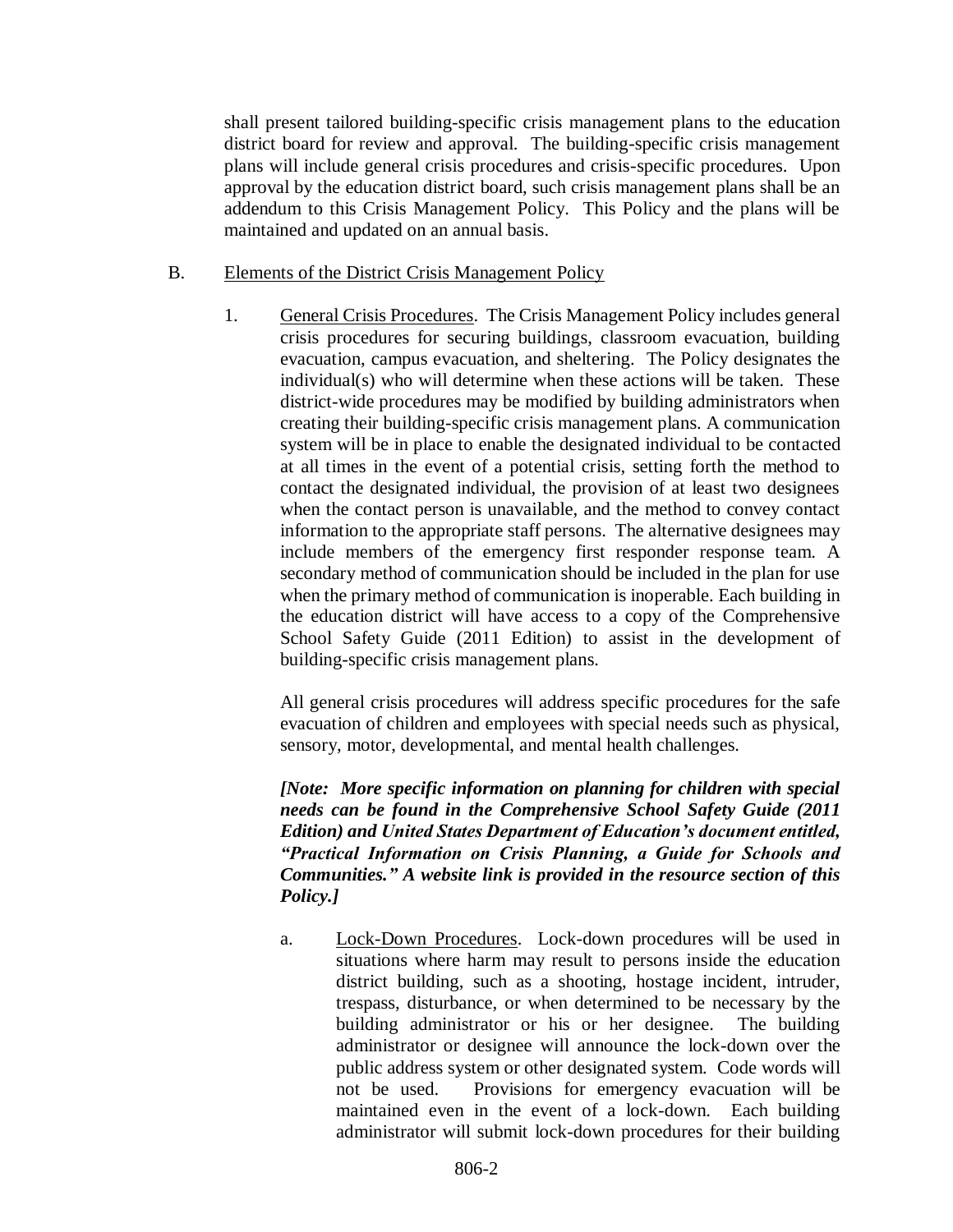as part of the building-specific crisis management plan.

### *[Note: State law requires a minimum of five school lock-down drills each school year. See Minn. Stat. § 121A.035.]*

b. Evacuation Procedures. Evacuations of classrooms and buildings shall be implemented at the discretion of the building administrator or his or her designee. Each building's crisis management plan will include procedures for transporting students and staff a safe distance from harm to a designated safe area until released by the building administrator or designee. Safe areas may change based upon the specific emergency situation. The evacuation procedures should include specific procedures for children with special needs, including children with limited mobility (wheelchairs, braces, crutches, etc.), visual impairments, hearing impairments, and other sensory, developmental, or mental health needs. The evacuation procedures should also address transporting necessary medications for students that take medications during the school day.

# *[Note: State law requires a minimum of five school fire drills, consistent with Minn. Stat. § 299F.30, and one school tornado drill each school year. See Minn. Stat. § 121A.035.]*

c. Sheltering Procedures. Sheltering provides refuge for students, staff, and visitors within the education district building during an emergency. Shelters are safe areas that maximize the safety of inhabitants. Safe areas may change based upon the specific emergency. The building administrator or his or her designee will announce the need for sheltering over the public address system or other designated system. Each building administrator will submit sheltering procedures for his or her building as part of the buildingspecific crisis management plan.

# *[Note: The Comprehensive School Safety Guide (2011 Edition) has sample lock-down procedures, evacuation procedures, and sheltering procedures.]*

2. Crisis-Specific Procedures. The Crisis Management Policy includes crisisspecific procedures for crisis situations that may occur during the school day or at education district-sponsored events and functions. These districtwide procedures are designed to enable building administrators to tailor response procedures when creating building-specific crisis management plans.

## *[Note: The Comprehensive School Safety Guide (2011 Edition) includes crisis-specific procedures.]*

3. Education district Emergency Response Teams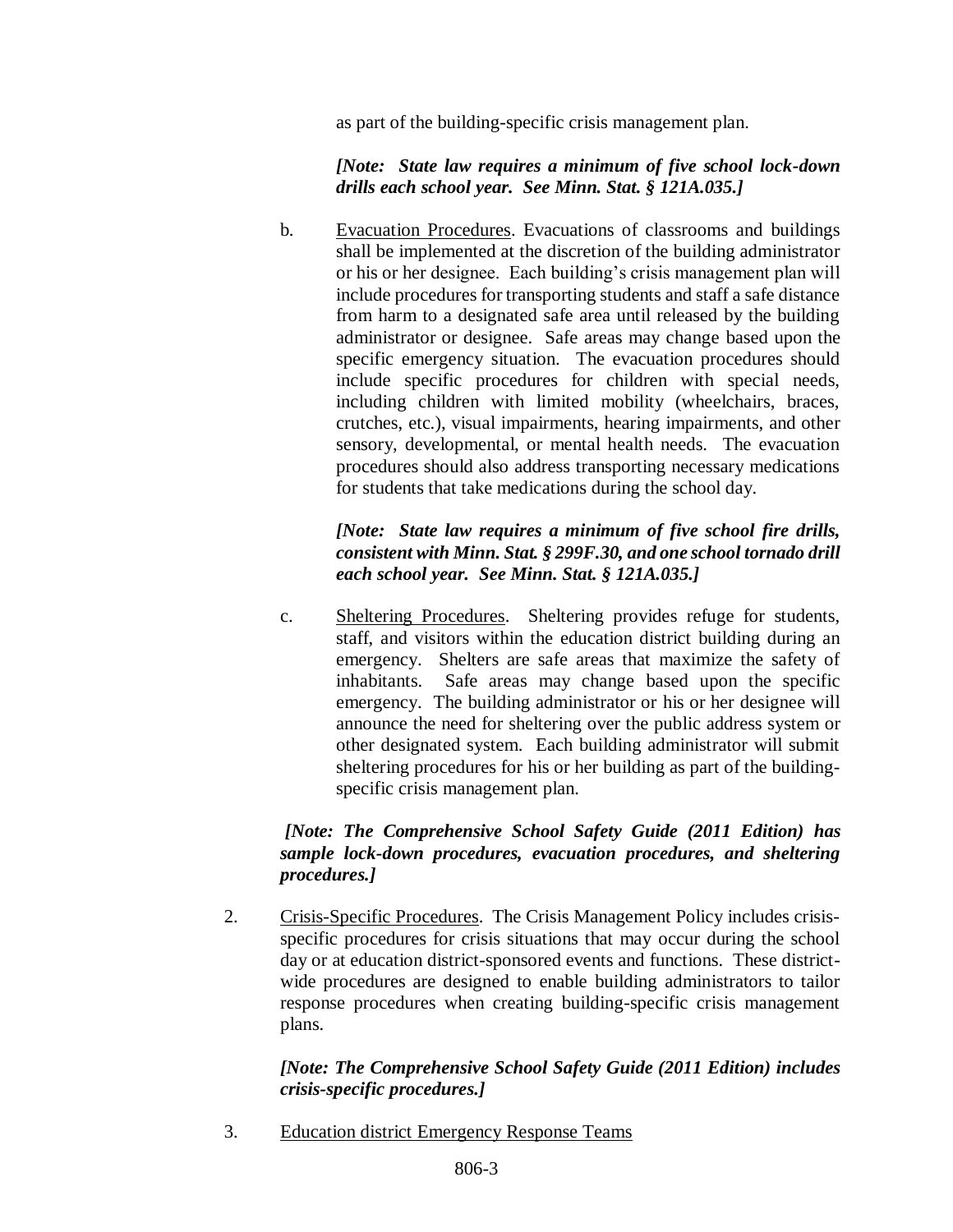a. Composition. The building administrator in each education district building will select a education district emergency response team that will be trained to respond to emergency situations. All education district emergency response team members will receive on-going training to carry out the building's crisis management plans and will have knowledge of procedures, evacuation routes, and safe areas. For purposes of student safety and accountability, to the extent possible, education district emergency response team members will not have direct responsibility for the supervision of students. Team members must be willing to be actively involved in the resolution of crises and be available to assist in any crisis situation as deemed necessary by the building administrator. Each building will maintain a current list of education district emergency response team members which will be updated annually. The building administrator, and his or her alternative designees, will know the location of that list in the event of a education district emergency. A copy of the list will be kept on file in the education district office, or in a secondary location in single building education districts.

## *[Note: The Comprehensive School Safety Guide (2011 Edition) has a sample School Emergency Response Team list.]*

b. Leaders. The building administrator or his or her designee will serve as the leader of the education district emergency response team and will be the primary contact for emergency response officials. In the event the primary designee is unavailable, the designee list should include more than one alternative designee and may include members of the emergency response team. When emergency response officials are present, they may elect to take command and control of the crisis. It is critical in this situation that education district officials assume a resource role and be available as necessary to emergency response officials.

## **III. PREPARATION BEFORE AN EMERGENCY**

### A. Communication

1. District Employees. Teachers generally have the most direct contact with students on a day-to-day basis. As a result, they must be aware of their role in responding to crisis situations. This also applies to non-teaching education district personnel who have direct contact with students. All staff shall be aware of the education district's Crisis Management Policy and their own building's crisis management plan. Each education district's building-specific crisis management plan shall include the method and dates of dissemination of the plan to its staff. Employees will receive a copy of the relevant building-specific crisis management plans and shall receive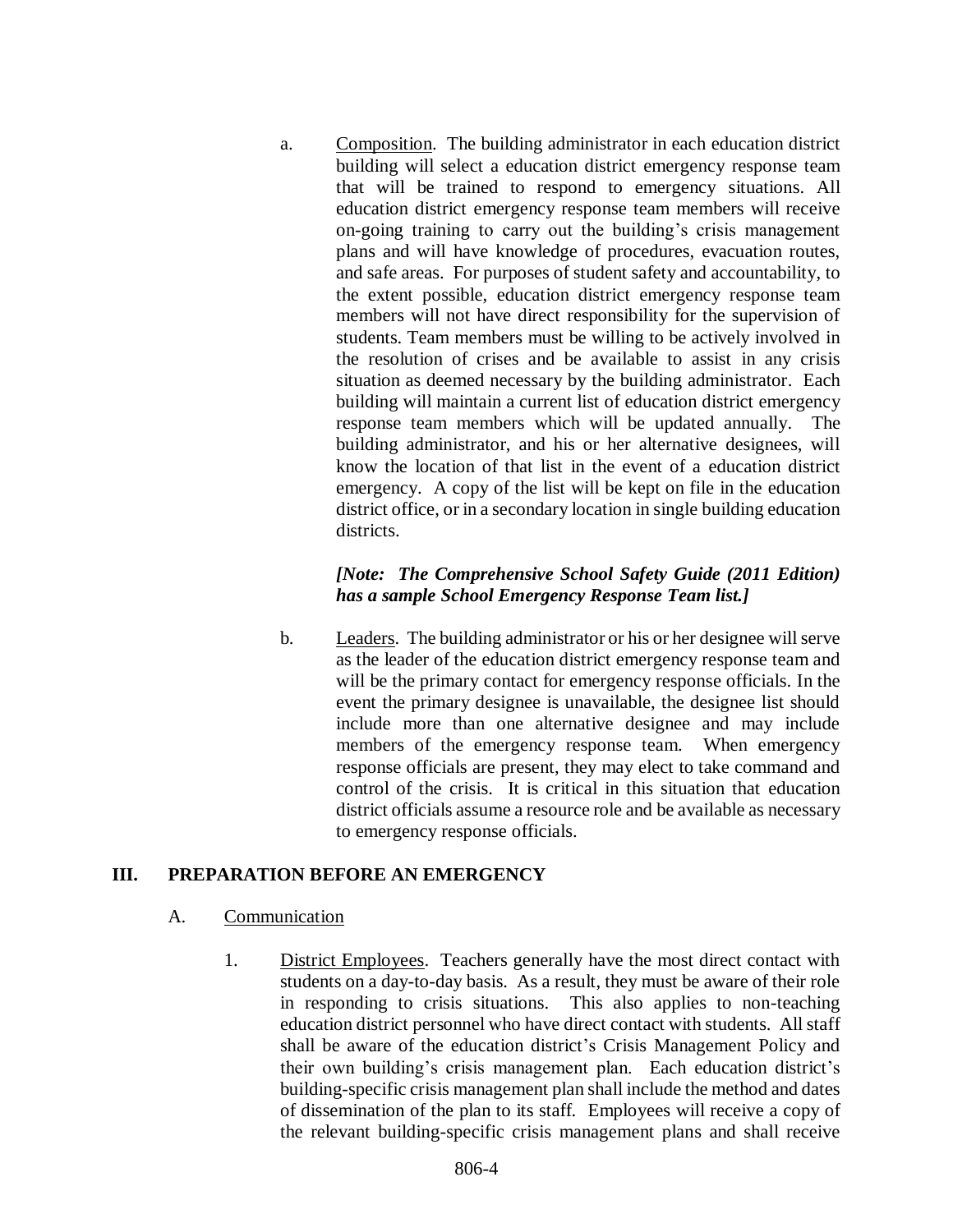periodic training on plan implementation.

2. Students and Parents. Students and parents shall be made aware of the education district's Crisis Management Policy and relevant tailored crisis management plans for each education district building. Each education district's building-specific crisis management plan shall set forth how students and parents are made aware of the district and education districtspecific plans. Students shall receive specific instruction on plan implementation and shall participate in a required number of drills and practice sessions throughout the school year.

### B. Planning and Preparing for Fire

1. Designate a safe area at least 50 feet away from the building to enable students and staff to evacuate. The safe area should not interfere with emergency responders or responding vehicles and should not be in an area where evacuated persons are exposed to any products of combustion. (Depending on the wind direction, where the building on fire is located, the direction from which the fire is arriving, and the location of fire equipment, the distance may need to be extended.)

## *[Note: Evacuation areas at least 50 feet from education district buildings are recommended but not mandated by statute or rule. Evacuation areas should be selected based on safety and the individual education district site's proximity to streets, traffic patterns, and other hazards.]*

- 2. Each building's facility diagram and site plan shall be available in appropriate areas of the building and shall identify the most direct evacuation routes to the designated safe areas both inside and outside of the building. The facility diagram and site plan must identify the location of the fire alarm control panel, fire alarms, fire extinguishers, hoses, water spigots, and utility shut offs.
- 3. Teachers and staff will receive training on the location of the primary emergency evacuation routes and alternate routes from various points in the building. During fire drills, students and staff will practice evacuations using primary evacuation routes and alternate routes.
- 4. Certain employees, such as those who work in hazardous areas in the building, will receive training on the locations and proper use of fire extinguishers and protective clothing and equipment.
- 5. Fire drills will be conducted periodically without warning at various times of the day and under different circumstances, e.g., lunchtime, recess, and during assemblies. State law requires a minimum of five fire drills each school year, consistent with Minn. Stat. § 299F.30. See Minn. Stat. § 121A.035.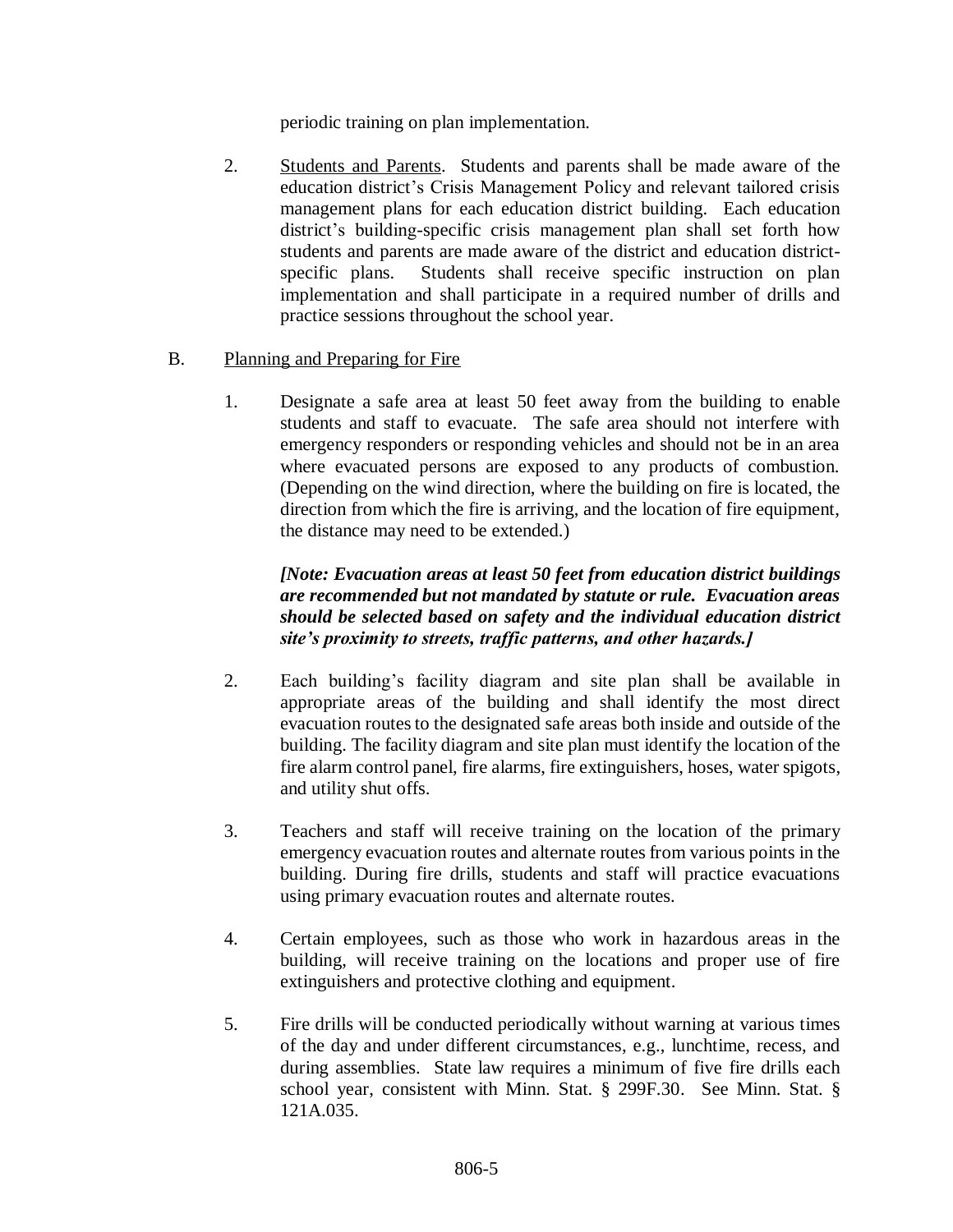*[Note: The State Fire Marshal advises education districts to defer fire drills during the winter months.]*

6. A record of fire drills conducted at the building will be maintained in the building administrator's office.

## *[Note: The Comprehensive School Safety Guide (2011 Edition), under the Preparedness/Planning section, has a sample fire drills schedule and log.]*

- 7. The education district will have prearranged sites for emergency sheltering and transportation as needed.
- 8. The education district will determine which staff will remain in the building to perform essential functions if safe to do so (e.g., switchboard, building engineer, etc.). The education district also will designate an administrator or his or her designee to meet local fire or law enforcement agents upon their arrival.

### *[Note: The Comprehensive School Safety Guide (2011 Edition), under the Response section, has a sample fire procedure form, evacuation/relocation and student reunification/release procedures, and planning for student reunification.]*

C. Facility Diagrams and Site Plans

All education district buildings will have a facility diagram and site plan that includes the location of primary and secondary evacuation routes, exits, designated safe areas inside and outside of the building, and the location of fire alarm control panel, fire alarms, fire extinguishers, hoses, water spigots, and utility shut offs. All facility diagrams and site plans will be updated regularly and whenever a major change is made to a building. Facility diagrams and site plans will be maintained by the building administrator and will be easily accessible and on file in the education district office. Facility diagrams and site plans will be provided to first responders, such as fire and law enforcement personnel.

*[Note: For single building education districts, such as charter schools, a secondary location for the diagrams and site plans will be included in the district's Crisis Management Policy and may include filing documents with a charter school sponsor, or compiling facility diagrams and site plans on a CD-Rom and distributing copies to first responders or sharing the documents with first responders during the crisis planning process.]*

*[Note: To the extent data contained in facility diagrams and site plans constitute security information pursuant to Minn. Stat. § 13.37, education districts are advised to consult with appropriate officials and/or legal counsel prior to dissemination of the facility diagrams or site plans to anyone other than first responders.]*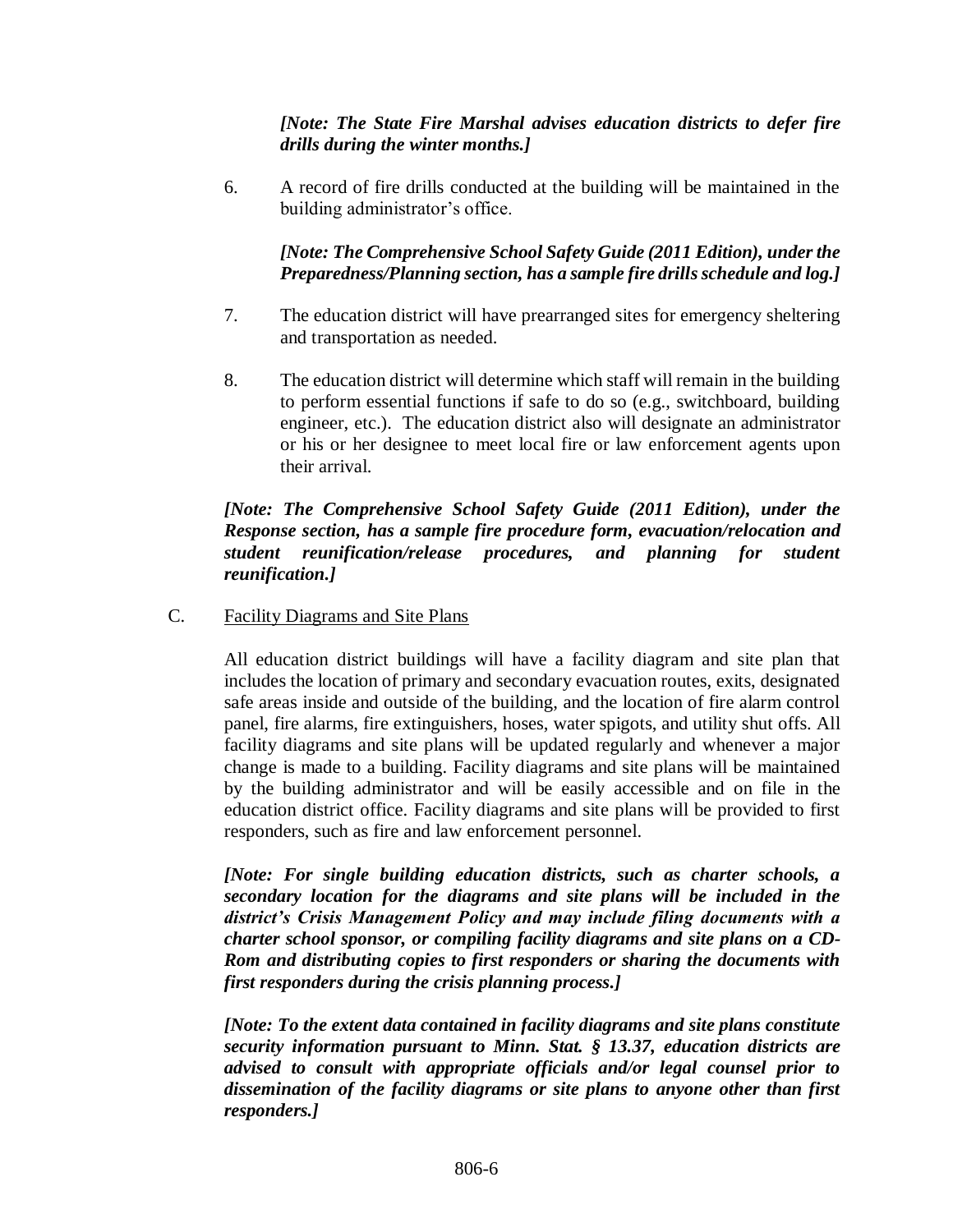### D. Emergency Telephone Numbers

Each building will maintain a current list of emergency telephone numbers and the names and addresses of local, county, and state personnel who may be involved in a crisis situation. The list will include telephone numbers for local police, fire, ambulance, hospital, the Poison Control Center, county and state emergency management agencies, local public works departments, local utility companies, the public health nurse, mental health/suicide hotlines, and the county welfare agency. A copy of this list will be kept on file in the education district office, or at a secondary location for single building education districts, and updated annually.

Education district employees will receive training on how to make emergency contacts, including 911 calls, when the education district's main telephone number and location is electronically conveyed to emergency personnel instead of the specific building in need of emergency services.

Education district plans will set forth a process to internally communicate an emergency, using telephones in classrooms, intercom systems, or two-way radios, as well as the procedure to enable the staff to rapidly convey emergency information to a building designee. Each plan will identify a primary and secondary method of communication for both internal and secondary use. It is recommended that the plan include several methods of communication because computers, intercoms, telephones, and cell phones may not be operational or may be dangerous to use during an emergency.

## *[Note: The Comprehensive School Safety Guide (2011 Edition), under the Preparedness/Planning section, has a sample Emergency Phone Numbers list.]*

### E. Warning and Notification Systems

The education district shall maintain a warning system designed to inform students, staff, and visitors of a crisis or emergency. This system shall be maintained on a regular basis under the maintenance plan for all education district buildings. The education district should consider an alternate notification system to address the needs of staff and students with special needs, such as vision or hearing.

The building administrator shall be responsible for informing students and employees of the warning system and the means by which the system is used to identify a specific crisis or emergency situation. Each education district's buildingspecific crisis management plan will include the method and frequency of dissemination of the warning system information to students and employees.

### F. Early School Closure Procedures

The executive director will make decisions about closing school or buildings as early in the day as possible. The early school closure procedures will set forth the criteria for early school closure (e.g., weather-related, utility failure, or a crisis situation), will specify how closure decisions will be communicated to staff,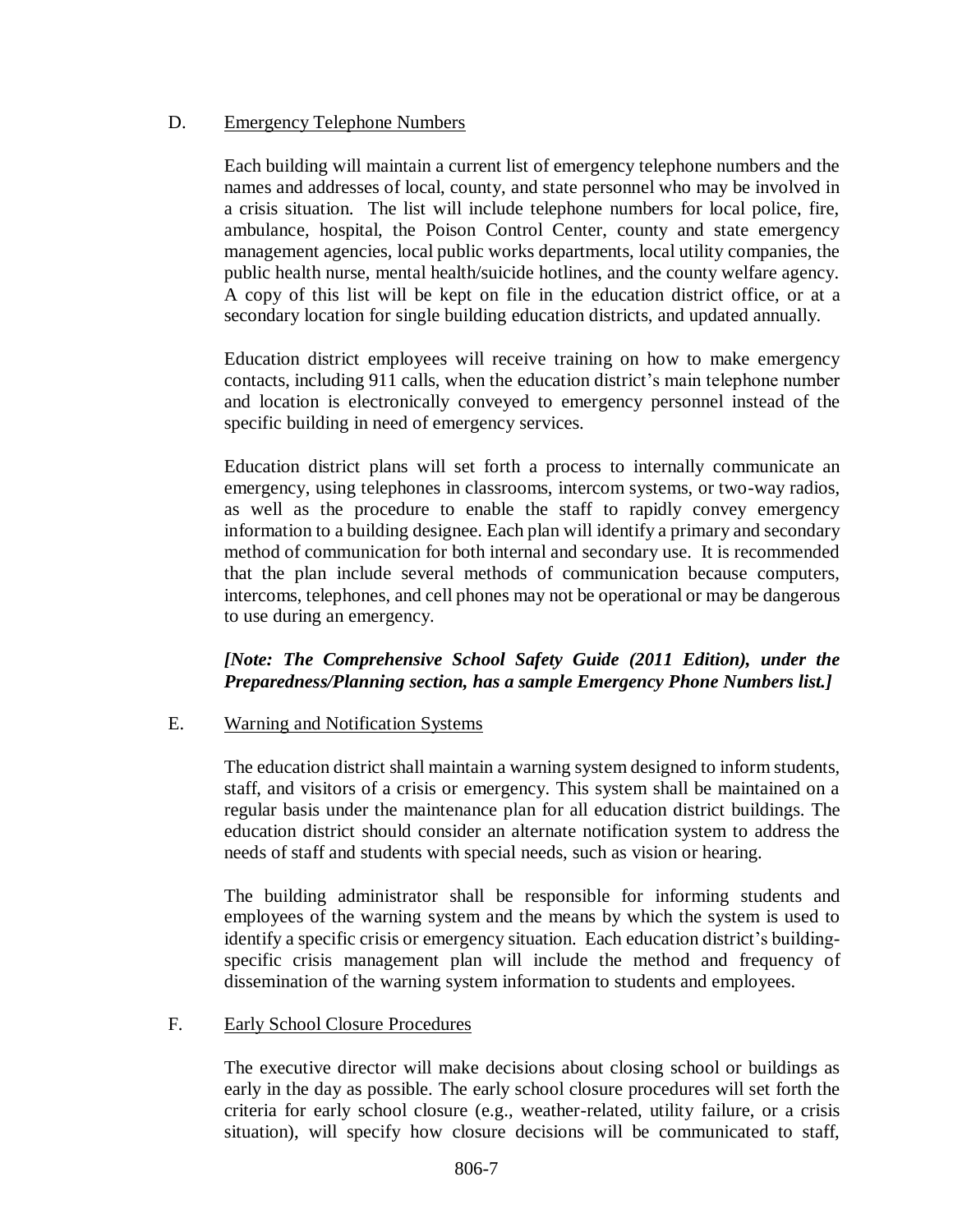students, families, and the education district community (designated broadcast media, local authorities, e-mail, or district or education district building web sites), and will discuss the factors to be considered in closing and reopening a education district or building.

Early school closure procedures also will include a reminder to parents and guardians to listen to designated local radio and TV stations for school closing announcements, where possible.

# *[Note: The Comprehensive School Safety Guide (2011 Edition), under the Response section, provides universal procedures for severe weather shelter.]*

### G. Media Procedures

The executive director has the authority and discretion to notify parents or guardians and the education district community in the event of a crisis or early education district closure. The executive director will designate a spokesperson who will notify the media in the event of a crisis or early education district closure. The spokesperson shall receive training to ensure that the district is in strict compliance with federal and state law relative to the release of private data when conveying information to the media.

*[Note: The Comprehensive School Safety Guide (2011 Edition), under the Response section, has a sample Media Procedures form.]*

## H. Behavioral Health Crisis Intervention Procedures

Short-term behavioral health crisis intervention procedures will set forth the procedure for initiating behavioral health crisis intervention plans. The procedures will utilize available resources including the school psychologist, counselor, community behavioral health crisis intervention, or others in the community. Counseling procedures will be used whenever the executive director or the building administrator determines it to be necessary, such as after an assault, a hostage situation, shooting, or suicide. The behavioral health crisis intervention procedures shall include the following steps:

- 1. Administrator will meet with relevant persons, including school psychologists and counselors, to determine the level of intervention needed for students and staff.
- 2. Designate specific rooms as private counseling areas.
- 3. Escort siblings and close friends of any victims as well as others in need of emotional support to the counseling areas.
- 4. Prohibit media from interviewing or questioning students or staff.
- 5. Provide follow-up services to students and staff who receive counseling.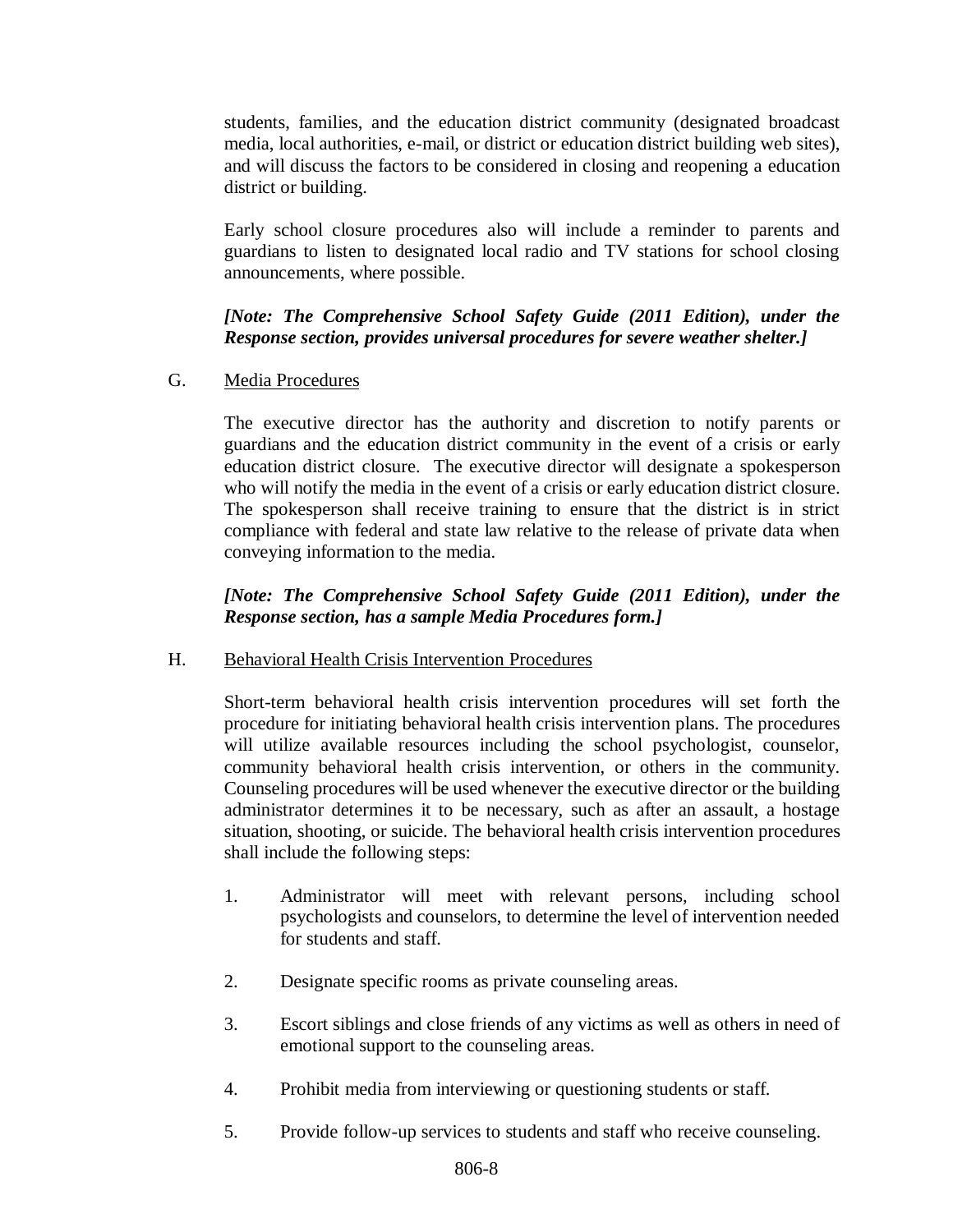- 6. Resume normal school routines as soon as possible.
- I. Long-Term Recovery Intervention Procedures

Long-term recovery intervention procedures may involve both short-term and longterm recovery planning:

- 1. Physical/structural recovery.
- 2. Fiscal recovery.
- 3. Academic recovery.
- 4. Social/emotional recovery.

### *[Note: The Comprehensive School Safety Guide (2011 Edition), under the Recovery section, addresses the recovery components in more detail.]*

# **IV. SAMPLE PROCEDURES INCLUDED IN THIS POLICY**

Sample procedures for the various hazards/emergencies listed below are attached to this Policy for use when drafting specific crisis management plans. Additional sample procedures may be found in the Response section of the Comprehensive School Safety Guide (2011 Edition). After approval by the education district board, an adopted procedure will become an addendum to the Crisis Management Policy.

- A. Fire
- B. Hazardous Materials
- C. Severe Weather: Tornado/Severe Thunderstorm/Flooding
- D. Medical Emergency
- E. Fight/Disturbance
- F. Assault
- G. Intruder
- H. Weapons
- I. Shooting
- J. Hostage
- K. Bomb Threat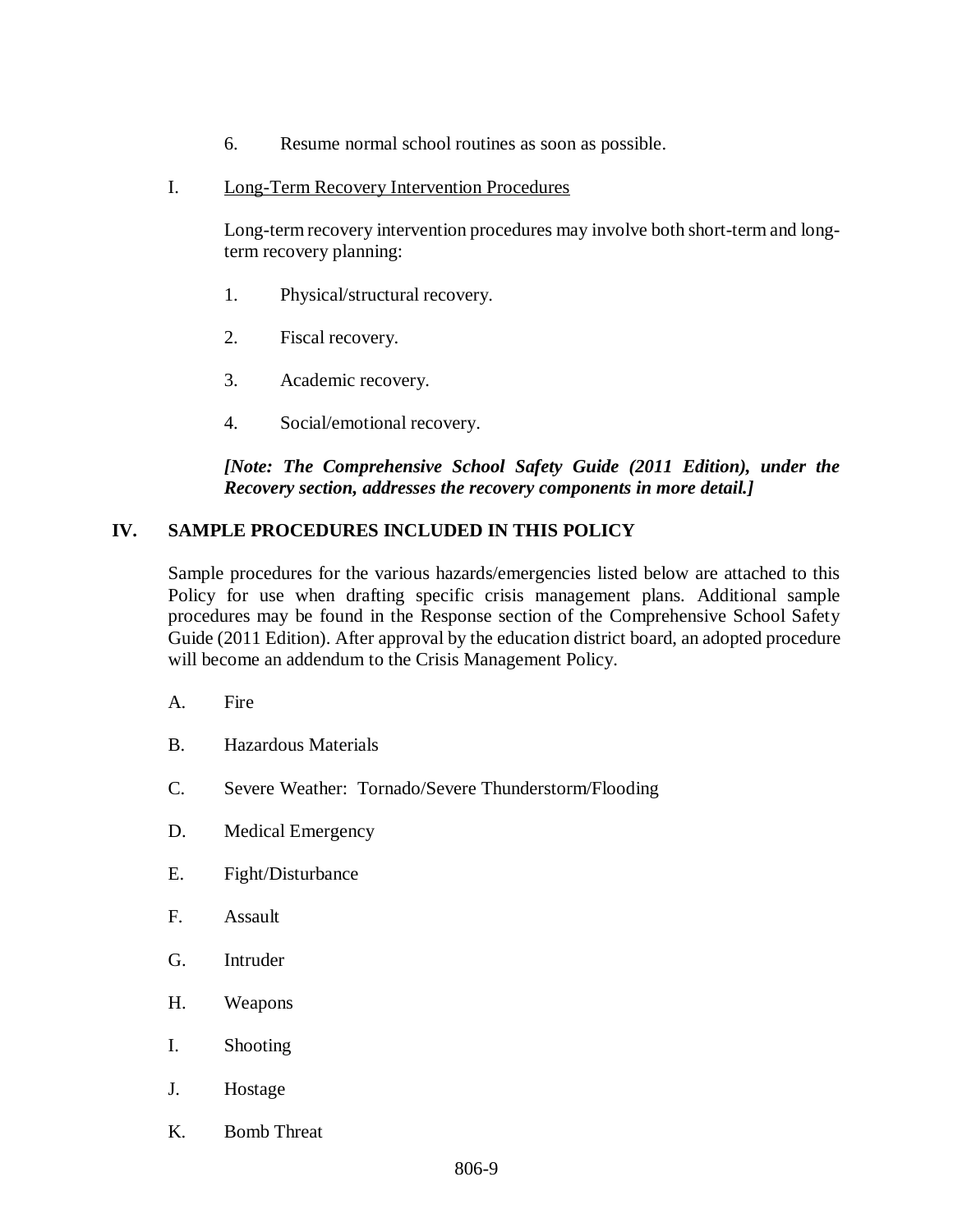- L. Chemical or Biological Threat
- M. Checklist for Telephone Threats
- N. Demonstration
- O. Suicide
- P. Lock-down Procedures
- Q. Shelter-In-Place Procedures
- R. Evacuation/Relocation
- S. Media Procedures
- T. Post-Crisis Procedures
- U. Education district Emergency Response Team
- V. Emergency Phone Numbers
- W. Highly Contagious Serious Illness or Pandemic Flu

## **V. MISCELLANEOUS PROCEDURES**

A. Chemical Accidents

Procedures for reporting chemical accidents shall be posted at key locations such as chemistry labs, art rooms, swimming pool areas, and janitorial closets.

*[Note: Education district buildings must maintain Material Safety Data Sheets (M.S.D.S.) for all chemicals on campus. State law, federal law, and OSHA require that pertinent staff have access to M.S.D.S. in the event of a chemical accident.]*

B. Visitors

The education district shall implement procedures mandating visitor sign in and visitors in education district buildings. See MSBA/MASA Model Policy 903 (Visitors to Education district Buildings and Sites).

The education district shall implement procedures to minimize outside entry into education district buildings except at designated check-in points and assure that all doors are locked prior to and after regular building hours.

C. Student Victims of Criminal Offenses at or on Education district Property